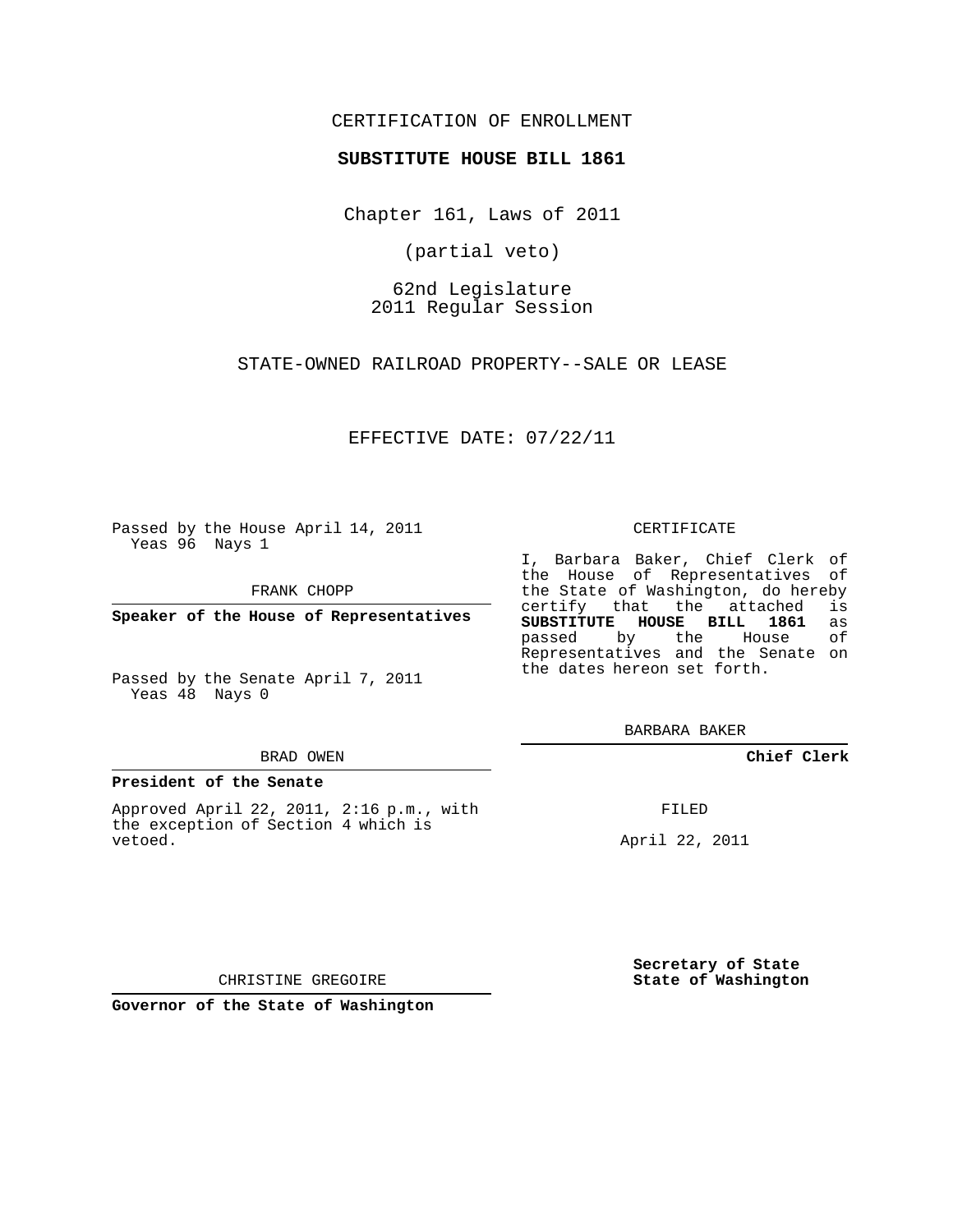# **SUBSTITUTE HOUSE BILL 1861** \_\_\_\_\_\_\_\_\_\_\_\_\_\_\_\_\_\_\_\_\_\_\_\_\_\_\_\_\_\_\_\_\_\_\_\_\_\_\_\_\_\_\_\_\_

\_\_\_\_\_\_\_\_\_\_\_\_\_\_\_\_\_\_\_\_\_\_\_\_\_\_\_\_\_\_\_\_\_\_\_\_\_\_\_\_\_\_\_\_\_

AS AMENDED BY THE SENATE

Passed Legislature - 2011 Regular Session

**State of Washington 62nd Legislature 2011 Regular Session**

**By** House Transportation (originally sponsored by Representatives Armstrong, Clibborn, Hargrove, Liias, Billig, and Schmick)

READ FIRST TIME 02/25/11.

 AN ACT Relating to the sale or lease of surplus state-owned railroad properties; amending RCW 47.76.280 and 47.76.290; adding a new section to chapter 46.68 RCW; and declaring an emergency.

BE IT ENACTED BY THE LEGISLATURE OF THE STATE OF WASHINGTON:

 **Sec. 1.** RCW 47.76.280 and 1995 c 380 s 8 are each amended to read as follows:

 (1) The department may sell or lease property acquired under this chapter to a county rail district established under chapter 36.60 RCW, a county, a port district, or any other public or private entity authorized to operate rail service. Any public or private entity that originally donated funds to the department under this chapter shall receive credit against the purchase price for the amount donated to the department, less management costs, in the event such public or private entity purchases the property from the department.

 (2) If no county rail district, county, port district, or other public or private entity authorized to operate rail service purchases or leases the property within six years after its acquisition by the department, the department may sell or lease such property in the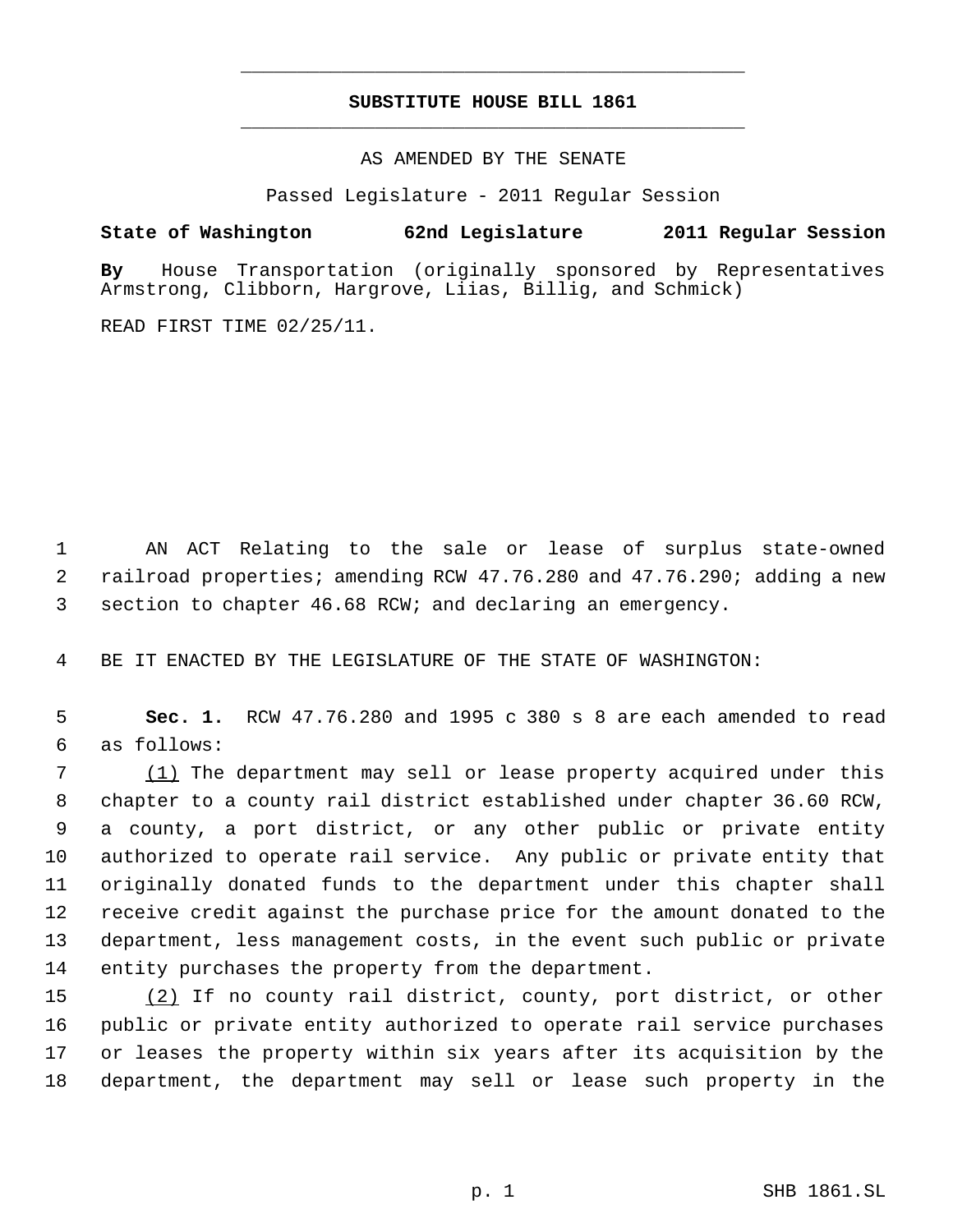manner provided in RCW 47.76.290. Failing this, the department may sell or convey all such property in the manner provided in RCW 47.76.300 or 47.76.320.

 (3) Property acquired by the department under this chapter that is 5 not essential for the operation of the rail service contemplated in subsections (1) and (2) of this section may be sold or leased at any

time following acquisition in the manner provided in RCW 47.76.290.

 **Sec. 2.** RCW 47.76.290 and 1993 c 224 s 8 are each amended to read as follows:

 (1) If real property acquired by the department under this chapter 11 that is essential for the operation of the rail service contemplated in 12 RCW 47.76.280 is not sold or leased to a public or private entity authorized to operate rail service within six years of its acquisition by the department, the department may sell or lease the property at fair market value to any of the following governmental entities or persons:

(a) Any other state agency;

(b) The city or county in which the property is situated;

(c) Any other municipal corporation;

 (d) The former owner, heir, or successor of the property from whom 21 the property was acquired; or

(e) Any abutting private owner or owners.

 (2)(a) Real property acquired by the department under this chapter 24 that is not essential for the operation of the rail service contemplated in RCW 47.76.280 may be leased or sold at fair market 26 value, at any time following acquisition, to any entity or person in 27 the following priority order:

 (i) The current tenant or lessee of the real property or real 29 property abutting the property being sold;

 (ii) An abutting private owner, but only after each other abutting private owner, if any, as shown in the records of the county assessor, is notified in writing of the proposed sale. If more than one abutting 33 private owner requests in writing the right to purchase the real property within fifteen days after receiving notice of the proposed sale, the real property must be sold at public auction in the manner provided in RCW 47.76.320 (2) through (4);

37 (iii) Any other state agency;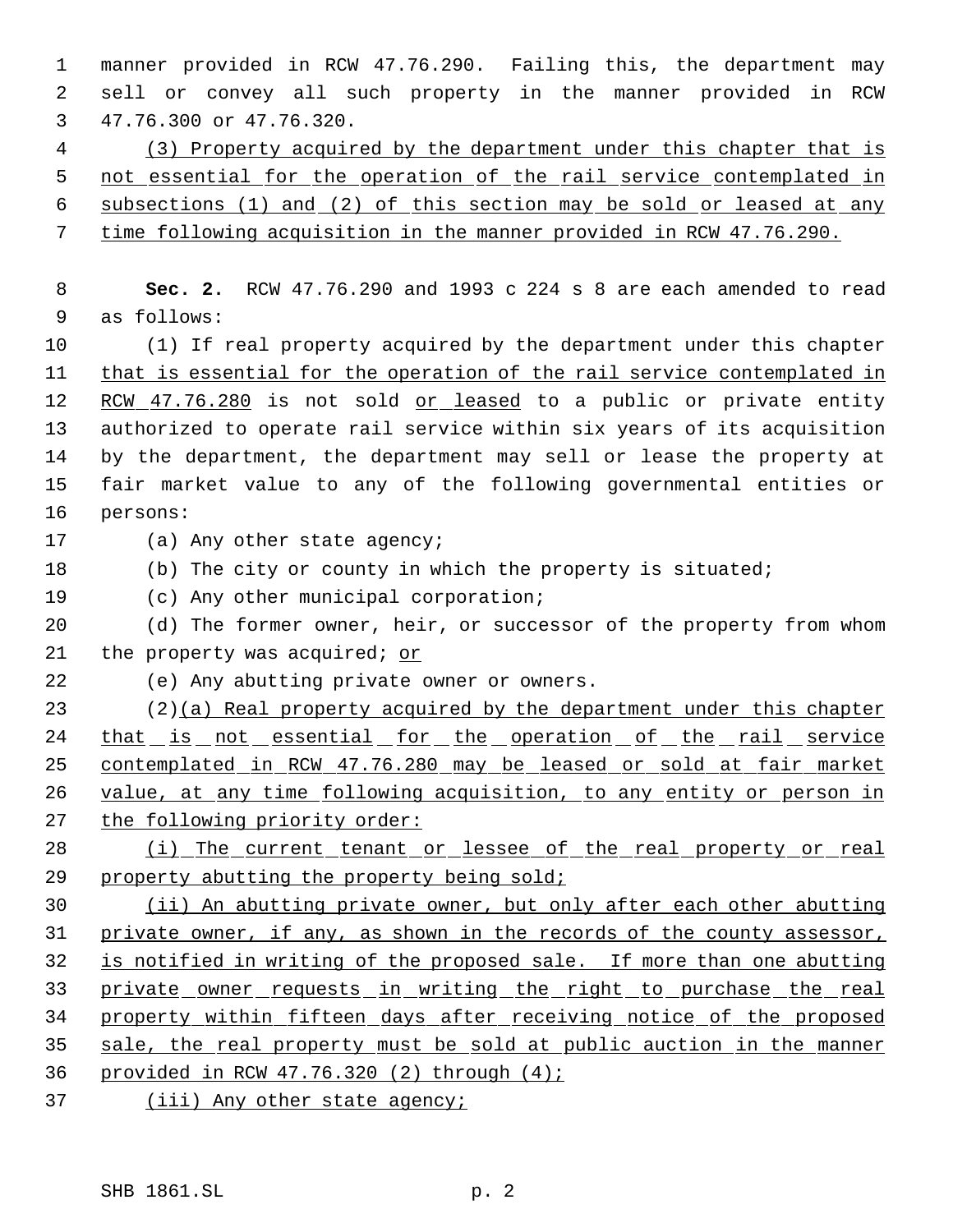(iv) The city or county in which the real property is situated;

(v) Any other municipal corporation; or

 (vi) The former owner, heir, or successor of the real property from whom the real property was acquired.

 (b) If the department intends to sell or lease property under this subsection to an entity or person that is not the entity or person with the highest priority status under this subsection, the department must 8 give written notice to each entity or person with higher priority 9 status under this subsection that is reasonably considered to have an 10 interest in the property. The entity with the highest priority status, willing to enter into a sale or lease at fair market value, must be given right of first refusal to buy or lease the property.

 (3) Notice of intention to sell under this section shall be given by publication in one or more newspapers of general circulation in the area in which the property is situated not less than thirty days prior to the intended date of sale.

17  $((+3))$   $(4)$  Sales to purchasers under this section may, at the 18 department's option, be for cash or by real estate contract, except that any such property of the Palouse River and Coulee City rail lines that was purchased with bond proceeds in November 2004 may be sold only 21 for cash at fair market value.

22  $((+4))$  (5) Conveyances made under this section shall be by deed executed by the secretary of transportation and shall be duly acknowledged.

 $((+5))$  (6) All moneys received under this section shall be 26 deposited in the essential rail ((banking account of the general fund)) 27 assistance account created in RCW 47.76.250. Any moneys deposited 28 under this subsection from sales or leases of property that are related, in any way, to the Palouse River and Coulee City rail lines must be used and, in the case of moneys received from sales, expended within two years of receipt, only for the refurbishment or improvement of the Palouse River and Coulee City rail lines.

 NEW SECTION. **Sec. 3.** A new section is added to chapter 46.68 RCW to read as follows:

 All revenue received by the department of transportation from operating leases or other business operations on the Palouse River and Coulee City rail lines must be deposited in the essential rail